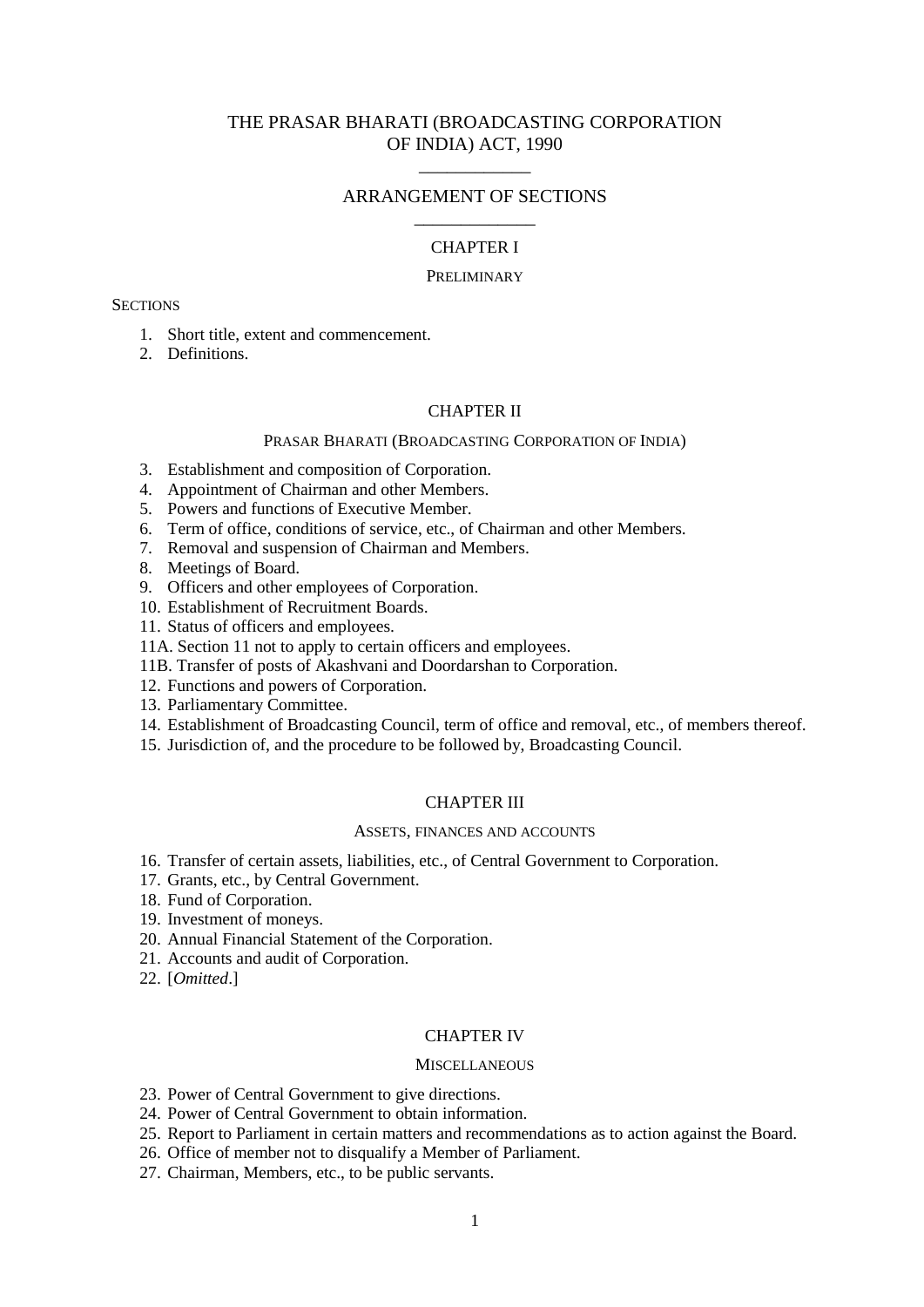## **SECTIONS**

- 28. Protection of action taken in good faith.
- 29. Authentication of orders and other instruments of Corporation.
- 30. Delegation of powers.
- 31. Annual report.
- 32. Power to make rules.
- 33. Power to make regulations.
- 34. Rules and regulations to be laid before Parliament.
- 35. Power to remove difficulties.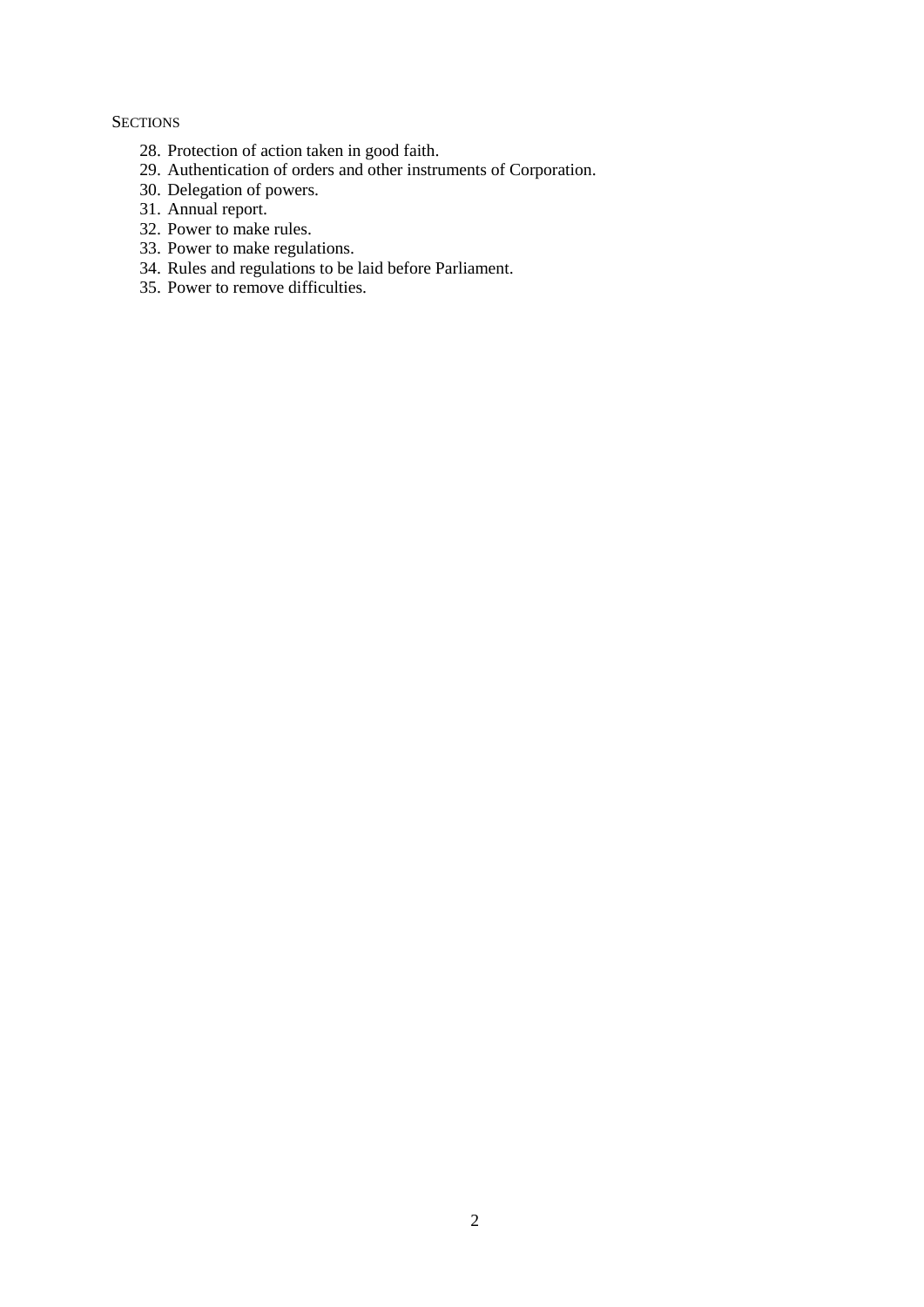#### THE PRASAR BHARATI (BROADCASTING CORPORATION

## OF INDIA) ACT, 1990

### ACT NO. 25 OF 1990

[12*th September*, 1990.]

An Act to provide for the establishment of a Broadcasting Corporation for India, to be known as Prasar Bharati, to define its composition, functions and powers and to provide for matters connected therewith or incidental thereto.

BE it enacted by Parliament in the Forty-first Year of the Republic of India as follows:—

#### CHAPTER I

#### **PRELIMINARY**

**1. Short title, extent and commencement.** (*1*) This Act may be called the Prasar Bharati (Broadcasting Corporation of India) Act, 1990.

(*2*) It extends to the whole of India.

 $(3)$  It shall come into force on such date<sup>1</sup> as the Central Government may, by notification, appoint.

**2. Definitions**.—In this Act, unless the context otherwise requires,—

(*a*) "Akashvani" means the offices, stations and other establishments, by whatever name called, which, immediately before the appointed day, formed part of or were under the Director-General, All India Radio of the Union Ministry of Information and Broadcasting;

(*b*) "appointed day" means the date appointed under section 3;

(*c*) "broadcasting" means the dissemination of any form of communication like signs, signals, writing, pictures, images and sounds of all kinds by transmission of electro-magnetic waves through space or through cables intended to be received by the general public either directly or indirectly through the medium of relay stations and all its grammatical variations and cognate expressions shall be construed accordingly;

(*d*) "Board" means the Prasar Bharati Board;

(*e*) "Broadcasting Council" means the Council established under section 14;

(*f*) "Chairman" means the Chairman of the Corporation appointed under section 4;

(*g*) "Corporation" means the Prasar Bharati (Broadcasting Corporation of India) established under section 3;

(*h*) "Doordarshan" means the offices, kendras and other establishments, by whatever name called, which, immediately before the appointed day, formed part of or were under the Directorate-General, Doordarshan of the Union Ministry of Information and Broadcasting;

(*i*) "elected Member" means a Member elected under section 3;

(*j*) "Executive Member" means the Executive Member appointed under section 4;

(*k*) "kendra" means any telecasting centre with studios or transmitters or both and includes a relay station;

(*l*) "Member" means a Member of the Board;

1

(*m*) "Member (Finance)" means the Member (Finance) appointed under section 4;

(*n*) "Member (Personnel)" means the Member (Personnel) appointed under section 4;

<sup>1. 15</sup>th September, 1997, *vide* notification No. S.O. 509(E), dated 22nd July, 1997, *see* Gazette of India, Extraordinary, Part II, sec. 3(*ii*).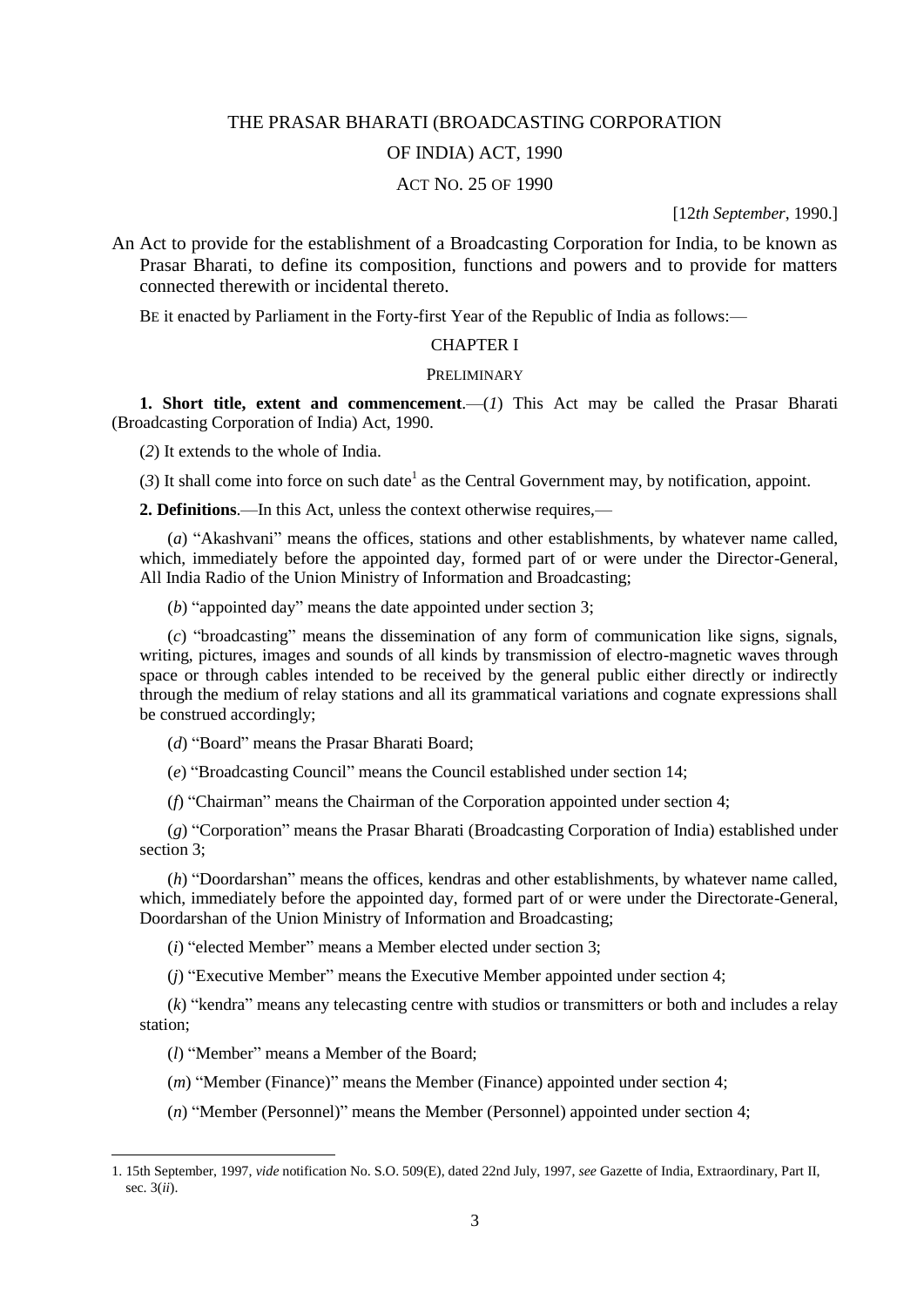(*o*) "Nominated Member" means the Member nominated by the Union Ministry of Information and Broadcasting under section 3;

(*p*) "Non-lapsable Fund" means the Fund created from the commercial revenues of Akashvani and Doordarshan to meet expenditure on certain schemes;

(*q*) "notification" means a notification published in the Official Gazette;

(*r*) "Part-time Member" means a Part-time Member of the Board appointed under section 4, but does not include an *ex officio* Member, the Nominated Member or an elected Member;

(*s*) "prescribed" means prescribed by rules made under this Act;

(*t*) "Recruitment Board" means a board established under sub-section (*1*) of section 10;

(*u*) "regulations" means regulations made by the Corporation under this Act;

(*v*) "station" means any broadcasting station with studios or transmitters or both and includes a relay station;

(*w*) "Whole-time Member" means the Executive Member, Member (Finance) or Member (Personnel);

(*x*) "year" means the financial year.

#### CHAPTER II

#### PRASAR BHARATI (BROADCASTING CORPORATION OF INDIA)

**3. Establishment and composition of Corporation.**—(*1*) With effect from such date as the Central Government may by notification appoint in this behalf, there shall be established for the purposes of this Act a Corporation, to be known as the Prasar Bharati (Broadcasting Corporation of India).

(*2*) The Corporation shall be a body corporate by the name aforesaid, having perpetual succession and a common seal with power to acquire, hold and dispose of property, both movable and immovable, and to contract, and shall by the said name sue and be sued.

(*3*) The headquarters of the Corporation shall be at New Delhi and the Corporation may establish offices, kendras or stations at other places in India and, with the previous approval of the Central Government, outside India.

(*4*) The general superintendence, direction and management of the affairs of the Corporation shall vest in the Prasar Bharati Board which may exercise all such powers and do all such acts and things as may be exercised or done by the Corporation under this Act.

(*5*) The Board shall consist of—

(*a*) a Chairman;

(*b*) one Executive Member;

(*c*) one Member (Finance) ;

(*d*) one Member (Personnel) ;

(*e*) six Part-time Members;

(*f*) Director-General (Akashvani), *ex officio*;

(*g*) Director-General (Doordarshan), *ex officio*;

(*h*) one representative of the Union Ministry of Information and Broadcasting, to be nominated by that Ministry; and

(*i*) two representatives of the employees of the Corporation, of whom one shall be elected by the engineering staff from amongst themselves and one shall be elected by the other employees from amongst themselves.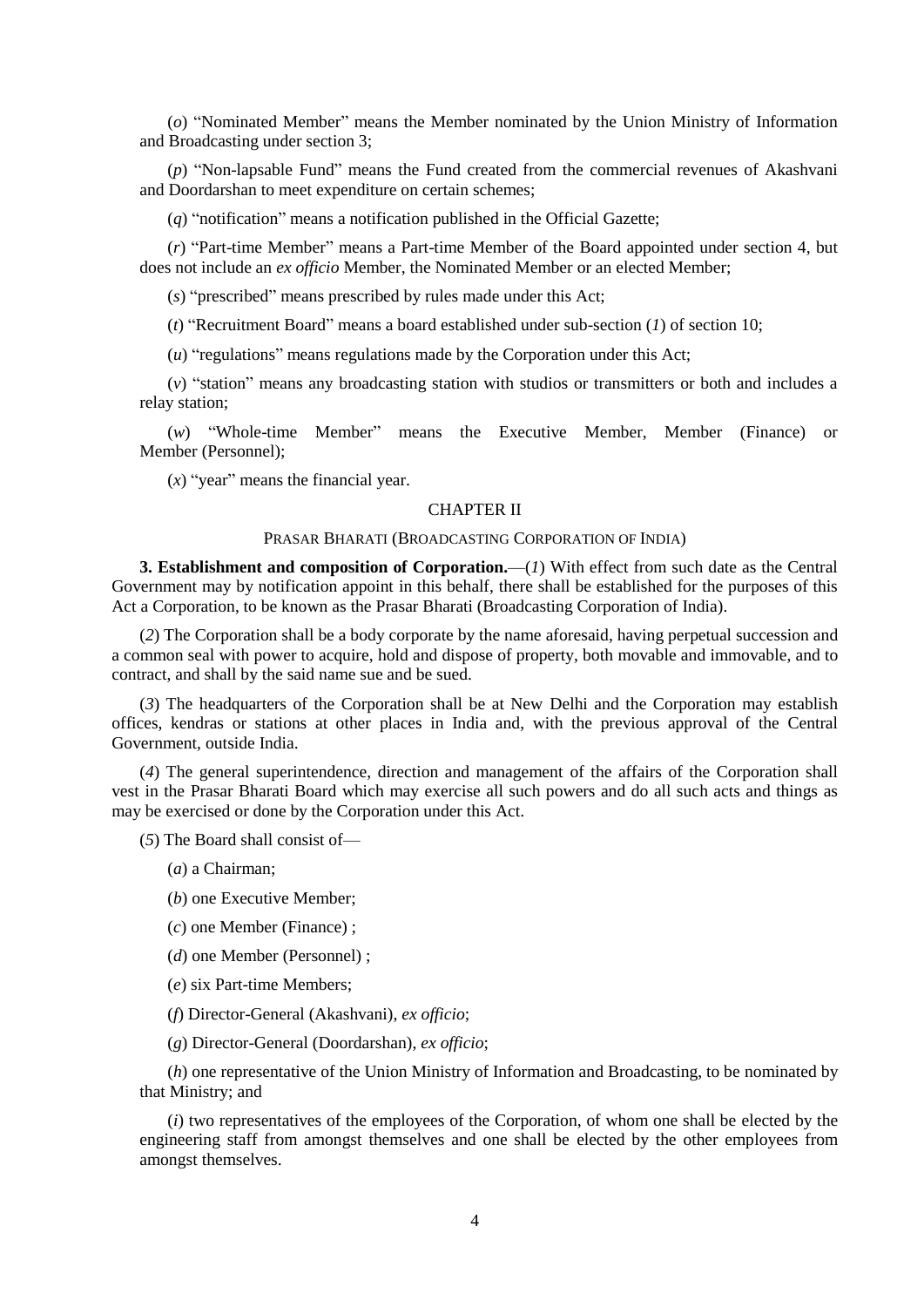(*6*) The Corporation may appoint such committees as may be necessary for the efficient performance, exercise and discharge of its functions, powers and duties:

Provided that all or a majority of the members of each committee shall be Members and a member of any such committee who is not a Member shall have only the right to attend meetings of the committee and take part in the proceedings thereof, but shall not have the right to vote.

(*7*) The Corporation may associate with itself, in such manner and for such purposes as may be provided by regulations, any person whose assistance or advice it may need in complying with any of the provisions of this Act and a person so associated shall have the right to take part in the discussions of the Board relevant to the purposes of which he has been associated, but shall not have the right to vote.

(*8*) No act or proceeding of the Board or of any committee appointed by it under sub-section (*6*) shall be invalidated merely by reason of—

(*a*) any vacancy in, or any defect in the constitution of, the Board or such committee; or

(*b*) any defect in the appointment of a person acting as a Member or a member of such committee; or

(*c*) any irregularity in the procedure of the Board or such committee not affecting the merits of the case.

**4. Appointment of Chairman and other Members.**—(*1*) The Chairman and the other Members, except the *ex officio* Members, the Nominated Member and the elected Members shall be appointed by the President of India on the recommendation of a committee consisting of—

(*a*) the Chairman of the Council of States, who shall be the Chairman of the Committee;

(*b*) the Chairman of the Press Council of India established under section 4 of the Press Council Act, 1978 (37 of 1978); and

(*c*) one nominee of the President of India.

(*2*) No appointment of a Member shall be invalidated merely by reason of any vacancy in, or any defect in the constitution of, the committee appointed under sub-section (*1*).

(*3*) The Chairman and the Part-time Members shall be persons of eminence in public life; the Executive Member shall be a person having special knowledge or practical experience in respect of such matters as administration, management, broadcasting, education, literature, culture, arts, music, dramatics or journalism; the Member (Finance) shall be a person having special knowledge or practical experience in respect of financial matters and the Member (Personnel) shall be a person having special knowledge or practical experience in respect of personnel management and administration.

(*4*) The recommendations made by the committee constituted under sub-section (*1*) shall be binding for the purposes of appointment under this section.

**5. Powers and functions of Executive Member.**—The Executive Member shall be the Chief Executive of the Corporation and shall, subject to the control and supervision of the Board, exercise such powers and discharge such functions of the Board as it may delegate to him.

**6. Term of office, conditions of service, etc., of Chairman and other Members.**— $\frac{1}{1}(1)$  The Chairman shall be Part-time Member and shall hold office for a term of three years from the date on which he enters upon his office or until he attains the age of seventy years, whichever is earlier:

Provided that any person holding office as a Chairman immediately before the commencement of the Prasar Bharati (Broadcasting Corporation of India) Amendment Act, 2008 (12 of 2008) shall, in so far as his appointment is inconsistent with the provisions of this sub-section, cease to hold office on such commencement as such Chairman and shall not be entitled to any compensation because of his ceasing to hold such office.]

**.** 

<sup>1.</sup> Subs. by Act 12 of 2008, s. 2, for sub-section (*1*) (w.e.f .7-2-2008).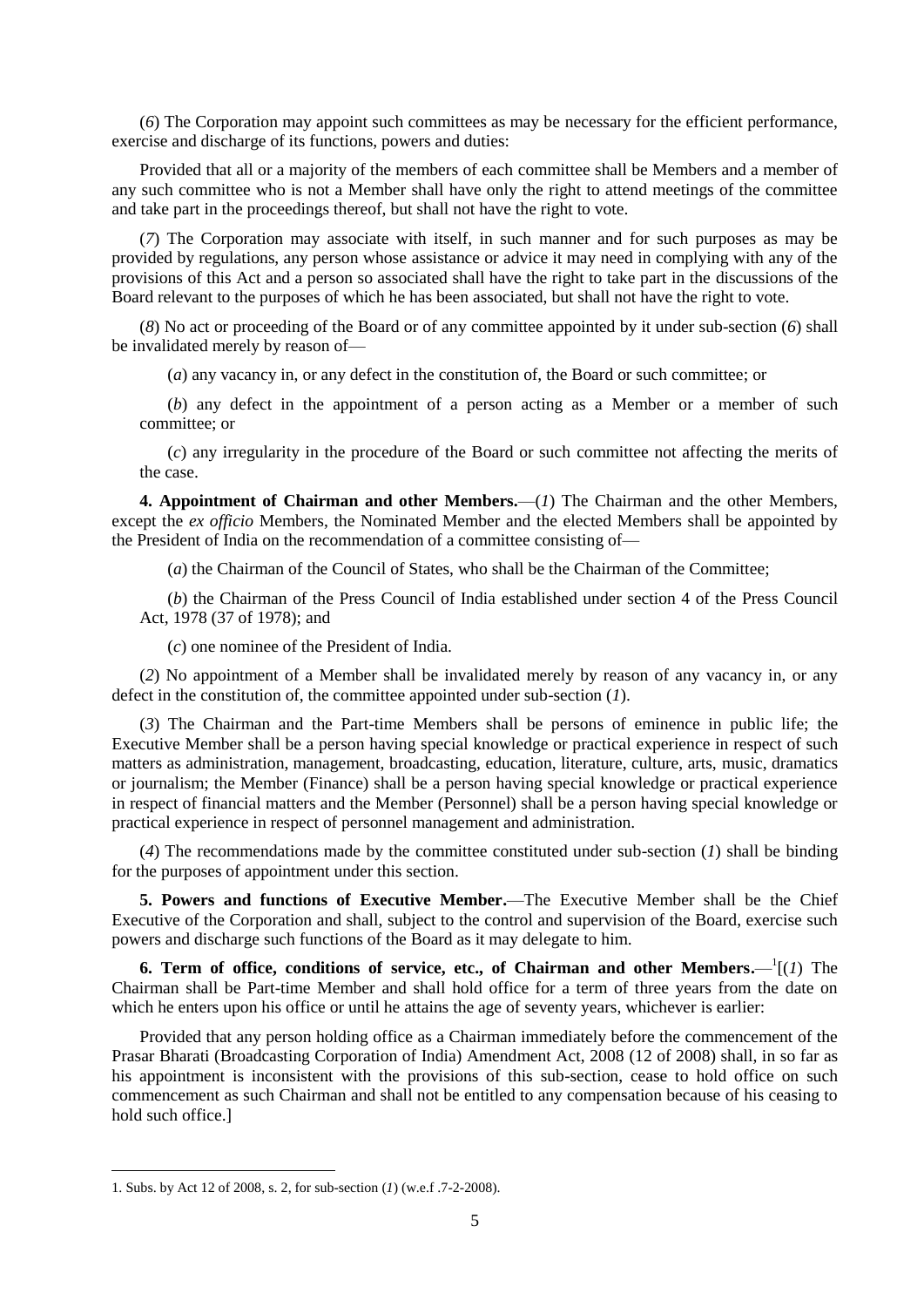$(2)$ <sup>1\*\*\*</sup> the Member (Finance) and the Member (Personnel) shall be Whole-time Members and every such Member shall hold office for a term of six years from the date on which he enters upon his office or until he attains the age of sixty-two years, whichever is earlier.

 $2^2$ [(2A) The Executive Member shall be a Whole-time Member and shall hold office for a term of five years from the date on which he enters upon his office or until he attains the age of sixty-five years, whichever is earlier:

Provided that any person holding office as an Executive Member immediately before the commencement of the Prasar Bharati (Broadcasting Corporation of India) Amendment Act, 2008 (12 of 2008), shall, in so far as his appointment is inconsistent with the provisions of this sub-section, cease to hold office on such commencement as such Executive Member and shall not be entitled to any compensation because of his ceasing to hold such office.]

(*3*) The term of office of Part-time Members shall be six years, but one-third of such Members shall retire on the expiration of every second year.

(*4*) The term of office of an elected Member shall be two years or till he ceases to be an employee of the Corporation, whichever is earlier.

(*5*) As soon as may be after the establishment of the Corporation, the President of India may, by order, make such provision as he thinks fit for curtailing the term of office of some of the Part-time Members then appointed in order that one-third of the Members holding office as such Part-time Members shall retire in every second year thereafter.

(*6*) Where before the expiry of the term of office of a person holding the office of Chairman, or any other Member, a vacancy arises, for any reason whatsoever, such vacancy shall be deemed to be a casual vacancy and the person appointed or elected to fill such vacancy shall hold office for the unexpired period of the term for which his predecessor in office would have held office if such vacancy had not arisen.

(*7*) The Whole-time Members shall be the employees of the Corporation and as such shall be entitled to such salaries and allowances and shall be subject to such conditions of service in respect of leave, pension (if any), provident fund and other matters as may be prescribed:

Provided that the salaries and allowances and the conditions of service shall not be varied to their disadvantage after their appointment.

(*8*) The Chairman and Part-time Members shall be entitled to such allowances as may be prescribed.

**7. Removal and suspension of Chairman and Members.**—(*1*) Subject to the provisions of sub-section (*3*), the Chairman or any other Member, except an *ex officio* Member, the Nominated Member and an elected Member, shall only be removed from his office by order of the President of India on the ground of misbehavior after the Supreme Court, on a reference being made to it by the President, has, on inquiry held in accordance with such procedure as the Supreme Court may by rules provide, reported that the Chairman or such other Member, as the case may be, ought, on such ground, be removed.

(*2*) The President may suspend from office the Chairman or other Member except an *ex officio* Member, the Nominated Member or an elected Member, in respect of whom a reference has been made to the Supreme Court under sub-section (*1*) until the President has passed orders on receipt of the report of the Supreme Court on such reference.

(*3*) Notwithstanding anything contained in sub-section (*1*), the President may, by order, remove the Chairman or any Whole-time Member from his office if such Chairman or such Whole-time Member—

- (*a*) ceases to be a citizen of India; or
- (*b*) is adjudged an insolvent; or
- (*c*) engages during his term of office in any paid employment outside the duties of his office; or

1

<sup>1.</sup> Words "The Executive Member," omitted by Act 12 of 2008, s. 2 (w.e.f. 7-2-2008).

<sup>2.</sup> Ins. by s. 2, *ibid*. (w.e.f. 7-2-2008).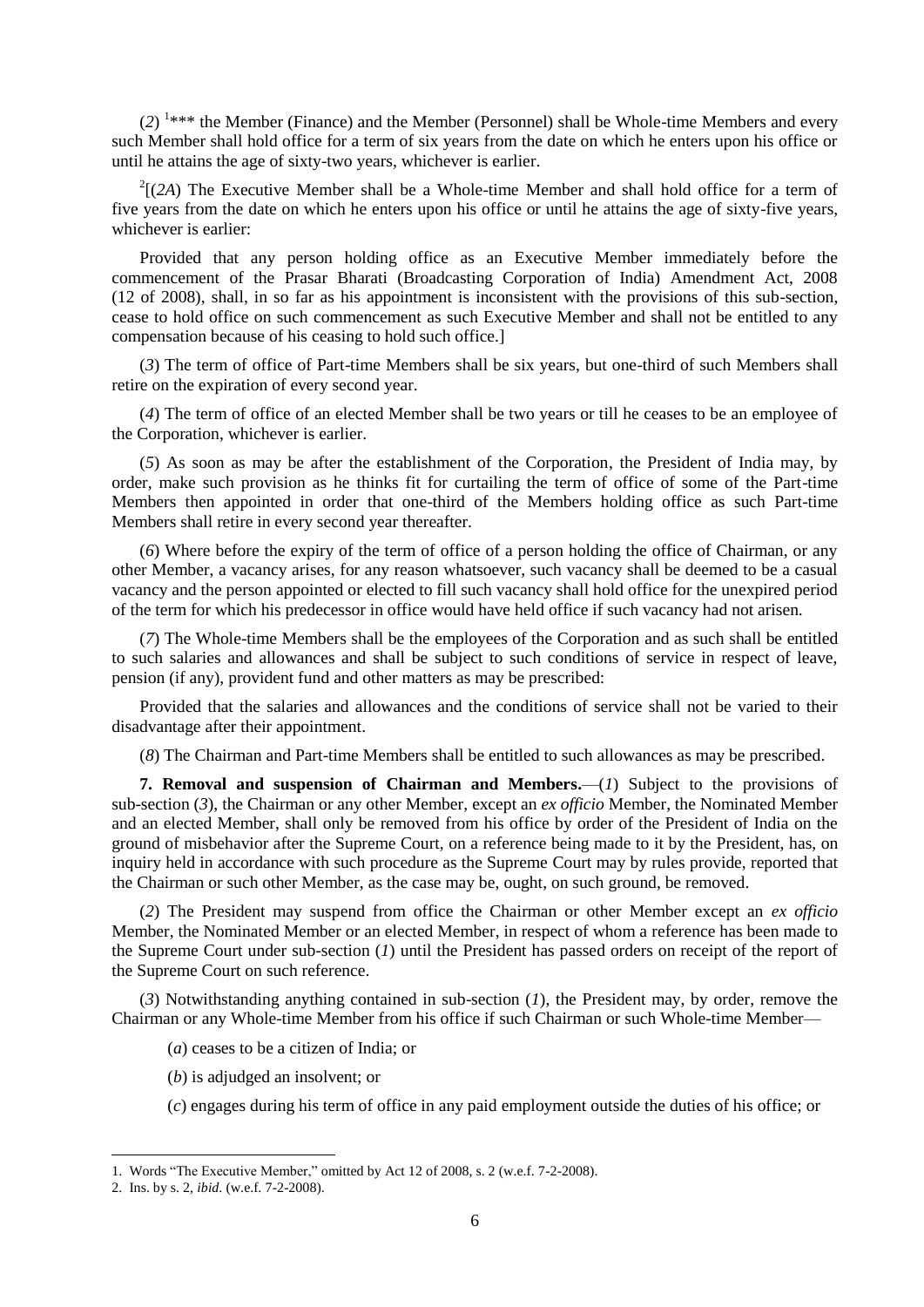(*d*) is convicted of any offence involving moral turpitude; or

(*e*) is, in the opinion of the President, unfit to continue in office by reason of infirmity of body or mind:

Provided that the President may, by order, remove any Part-time Member from his office if he is adjudged an insolvent or is convicted of any offence involving moral turpitude or where he is, in the opinion of the President, unfit to continue in office by reason of infirmity of body or mind.

(*4*) If the Chairman or any Whole-time Member, except any *ex officio* Member, the Nominated Member or any elected Member, is, or becomes in any way concerned or interested in any contract or agreement made by or on behalf of the Corporation or the Government of India or the Government of a State or, participates in any way in the profit thereof, or in any benefit or emolument arising therefrom than as a member, and in common with other members of an incorporated company, he shall, for the purposes of sub-section (*1*), be deemed to be guilty of misbehaviour.

(*5*) If a Part-time Member is, or becomes in any way concerned, or interested in any contract or agreement made by or on behalf of the Corporation, he shall, for the purposes of sub-section (*1*), be deemed to be guilty of misbehaviour.

(*6*) The Chairman or any other Member may resign his office by giving notice thereof in writing to the President of India and on such resignation being accepted, the Chairman or other Member shall be deemed to have vacated his office.

**8. Meetings of Board.**—(*1*) The Board shall meet at such times and places and shall observe such rules of procedure in regard to the transaction of business at its meetings (including the quorum at meetings) as may be provided by regulations:

Provided that there shall not be less than six meetings every year but three months shall not intervene between one meeting and the next meeting.

(*2*) A Member shall be deemed to have vacated his office if he absents himself for three consecutive meetings of the Board without the leave of the Chairman.

(*3*) The Chairman shall preside at the meetings of the Board and if for any reason he is unable to attend any meeting, the Executive Member and in the absence of both, any other Member elected by the Members present at such meeting, shall preside at the meeting.

(*4*) All questions which come up before any meeting of the Board shall be decided by a majority of the votes of the Members present and voting and, in the event of an equality of votes, the Chairman, or in his absence, the person presiding, shall have and exercise a second or casting vote.

**9. Officers and other employees of Corporation.—(1)** Subject to such control, restrictions and conditions as may be prescribed, the Corporation may appoint, after consultation with the Recruitment Board, the Director-General (Akashvani), the Director-General (Doordarshan) and such other officers and other employees as may be necessary.

(*2*) The method of recruitment of such officers and employees and all other matters connected therewith and the conditions of service of such officers and other employees shall be such as may be provided by regulations.

**10. Establishment of Recruitment Boards.**—(*1*) the Corporation shall, as soon as may be, after the appointed day and in such manner and subject to such conditions and restrictions as may be prescribed, establish for the purposes of section 9, one or more Recruitment Boards consisting wholly of persons other than the Members, officers and other employees of the Corporation:

Provided that for the purposes of appointment to the posts carrying scales of pay which are not less than that of a Joint Secretary to the Central Government, the Recruitment Board shall consist of the Chairman, other Members, the *ex officio* Members, the Nominated Member and the elected Members.

(*2*) The qualifications and other conditions of service of the members constituting the Recruitment Board and the period for which such members shall hold office, shall be such as may be prescribed.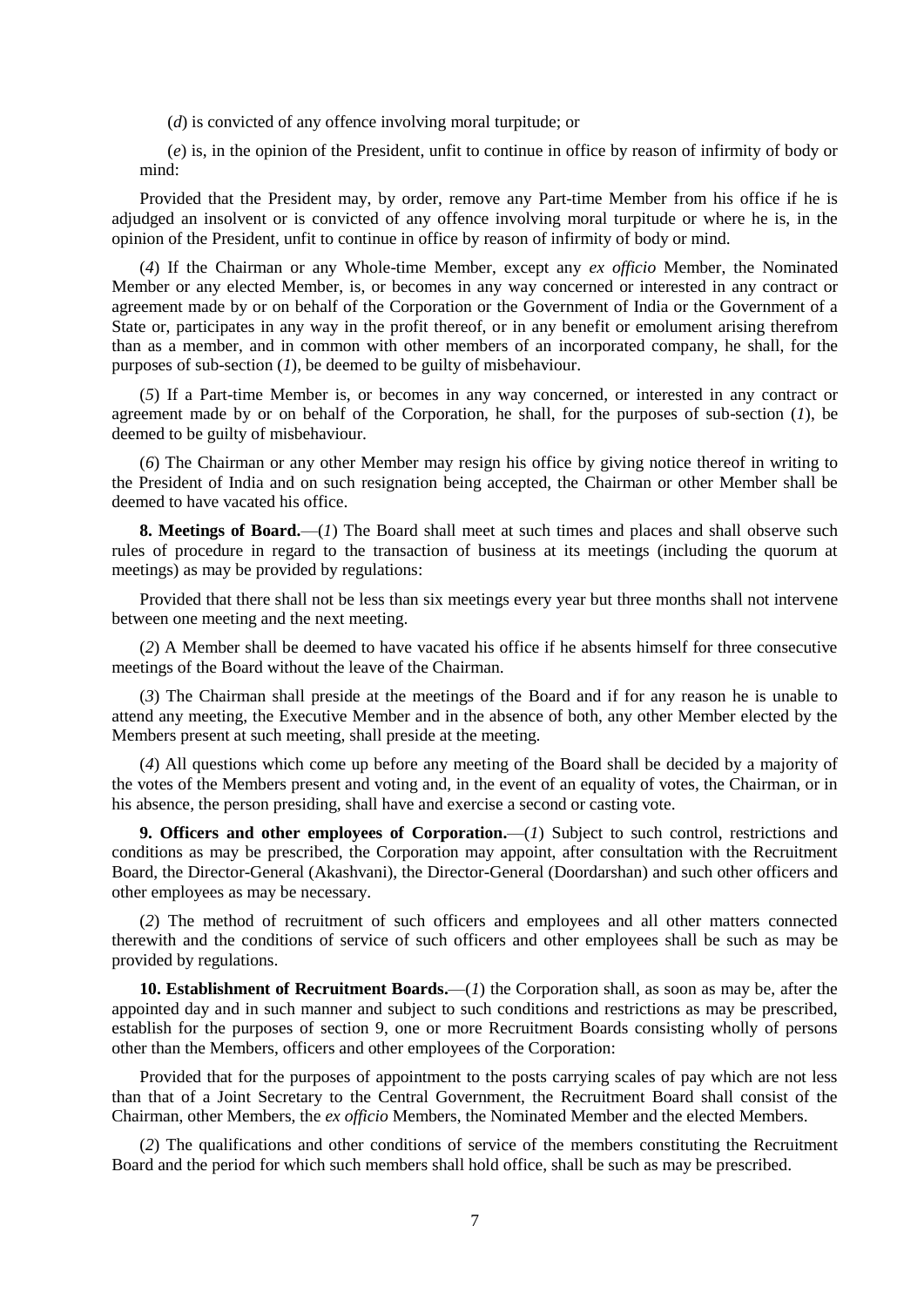<sup>1</sup>[11. Status of officers and employees.— $(1)$  All officers and employees recruited for the purposes of Akashvani or Doordarshan before the appointed day and in service in the Corporation as on the 1st day of April, 2000, shall be on deemed deputation to the Corporation with effect from the 1st day of April, 2000, and shall so continue till their retirement.

(*2*) All officers and employees recruited during the period on or after the appointed day till the 5th day of October, 2007, shall be on deemed deputation to the Corporation with effect from the 1st day of April, 2000 or the date of their joining service in the Corporation, whichever is later and until their retirement.

*Explanation***.**—For the purposes of sub-sections (*1*) and (*2*), "officers and employees recruited" means officers and employees recruited either under the proviso to article 309 of the Constitution or in accordance with the regulations made under the Act, but shall not include persons engaged or appointed on daily wages, casual, *ad hoc* or work charged basis.

(*3*) The officers and employees referred to in sub-section (*1*) and sub-section (*2*) shall be entitled to the pay and all other benefits as admissible to an employee of the Central Government:

Provided that such officers and employees shall not be entitled to any deputation allowance.

(*4*) Notwithstanding anything contained in any other law for the time being in force, the Corporation shall have the disciplinary and supervisory powers and full control on the officers and employees referred to in sub-section (*1*) and sub-section (*2*), including the power to transfer them from one place, post or media to another, and to suspend, initiate disciplinary proceedings and impose major or minor penalties:

Provided that the power to impose major penalties of compulsory retirement, removal or dismissal from service shall be exercised by the Central Government.

(*5*) All officers and employees recruited after the 5th day of October, 2007 shall be officers and employees of the Corporation and shall be governed by such conditions of service as may be specified in the regulations.

**11A. Section 11 not to apply to certain officers and employees.**—(*1*) The provisions of section 11 shall not apply to officers and employees of the Indian Information Service, the Central Secretariat Service or any other service borne on any cadre outside Akashvani or Doordarshan, who have been working in Akashvani or Doordarshan before the appointed day or in service in the Corporation after that day.

(*2*) The terms and conditions of service in the Corporation of officers and employees referred to in sub-section (*1*) shall be such as may be prescribed.

**11B. Transfer of posts of Akashvani and Doordarshan to Corporation.**—(*1*) All posts in the erstwhile Akashvani and Doordarshan other than the posts borne on the strength of the cadres referred to in sub-section (*2*) shall be deemed to have been transferred to the Corporation with effect from the 1st day of April, 2000.

(*2*) All matters relating to the posts borne on the strength of the cadres of the Indian Information Service, the Central Secretariat Service or any other cadre outside Akashvani or Doordarshan, in so far as such posts are concerned with the Corporation, shall be determined in such manner and on such terms and conditions as may be prescribed.]

**12. Functions and powers of Corporation.**—(*1*) Subject to the provisions of this Act, it shall be the primary duty of the Corporation to organise and conduct public broadcasting services to inform, educate and entertain the public and to ensure a balanced development of broadcasting on radio and television.

*Explanation***.**—For the removal of doubts, it is hereby declared that the provisions of this section shall be in addition to, and not in derogation of, the provisions of the Indian Telegraph Act, 1885 (13 of 1985).

**.** 

<sup>1.</sup> Subs. by Act 6 of 2012, s. 2, for section 11 (w.e.f. 8-3-2012).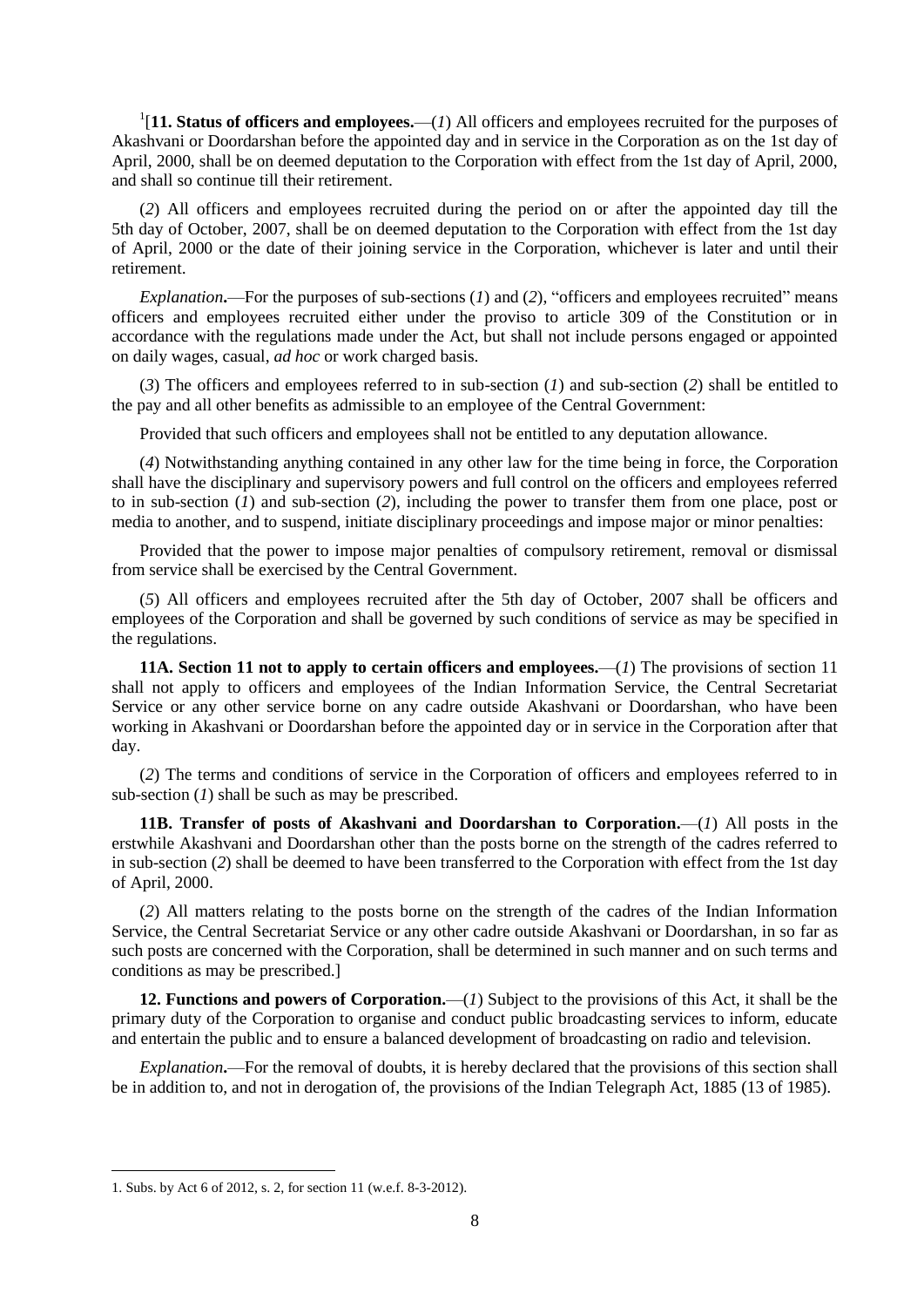(*2*) The Corporation shall, in the discharge of its functions, be guided by the following objectives, namely:—

(*a*) upholding the unity and integrity of the country and the values enshrined in the Constitution;

(*b*) safeguarding the citizen's right to be informed freely, truthfully and objectively on all matters of public interest, national or international, and presenting a fair and balanced flow of information including contrasting views without advocating any opinion or ideology of its own;

(*c*) paying special attention to the fields of education and spread of literacy, agriculture, rural development, environment, health and family welfare and science and technology;

(*d*) providing adequate coverage to the diverse cultures and languages of the various regions of the country by broadcasting appropriate programmes;

(*e*) providing adequate coverage to sports and games so as to encourage healthy competition and the spirit of sportsmanship;

(*f*) providing appropriate programmes keeping in view the special needs of the youth;

(*g*) informing and stimulating the national consciousness in regard to the status and problems of women and paying special attention to the upliftment of women;

(*h*) promoting social justice and combating exploitation, inequality and such evils as untouchability and advancing the welfare of the weaker sections of the society;

(*i*) safeguarding the rights of the working classes and advancing their welfare;

(*j*) serving the rural and weaker sections of the people and those residing in border regions, backward or remote areas;

(*k*) providing suitable programmes keeping in view the special needs of the minorities and tribal communities;

(*l*) taking special steps to protect the interests of children, the blind, the aged, the handicapped and other vulnerable sections of the people;

(*m*) promoting national integration by broadcasting in a manner that facilitates communication in the languages in India; and facilitating the distribution of regional broadcasting services in every State in the languages of that State;

(*n*) providing comprehensive broadcast coverage through the choice of appropriate technology and the best utilisation of the broadcast frequencies available and ensuring high quality reception;

(*o*) promoting research and development activities in order to ensure that radio and television broadcast technology are constantly updated; and

(*p*) expanding broadcasting facilities by establishing additional channels of transmission at various levels.

(*3*) In particular, and without prejudice to the generality of the foregoing provisions, the Corporation may take such steps as it thinks fit—

(*a*) to ensure that broadcasting is conducted as a public service to provide and produce programmes;

(*b*) to establish a system for the gathering of news for radio and television;

(*c*) to negotiate for purchase of, or otherwise acquire, programmes and rights or privileges in respect of sports and other events, films, serials, occasions, meetings, functions or incidents of public interest, for broadcasting and to establish procedures for the allocation of such programmes, rights or privileges to the services;

(*d*) to establish and maintain a library or libraries of radio, television and other materials;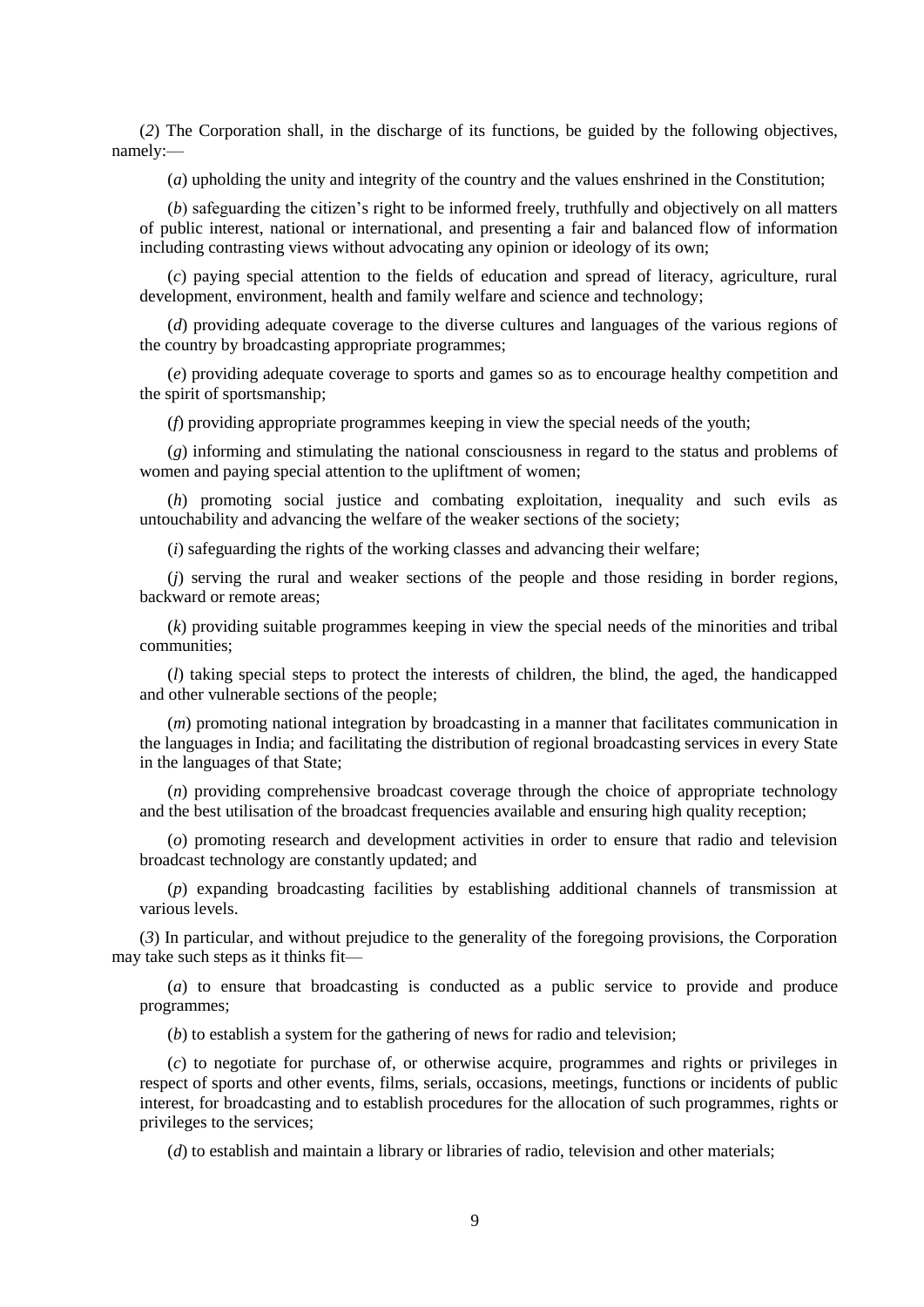(*e*) to conduct or commission, from time to time, programmes, audience research, market or technical service, which may be released to such persons and in such manner and subject to such terms and conditions as the Corporation may think fit;

(*f*) to provide such other services as may be specified by regulations.

(*4*) Nothing in sub-sections (*2*) and (*3*) shall prevent the Corporation from managing on behalf of the Central Government and in accordance with such terms and conditions as may be specified by that Government the broadcasting of External Services and monitoring of broadcasts made by organisations outside India on the basis of arrangements made for reimbursement of expenses by the Central Government.

(*5*) For the purposes of ensuring that adequate time is made available for the promotion of the objectives set out in this section, the Central Government shall have the power to determine the maximum limit of broadcast time in respect of the advertisement.

(*6*) The Corporation shall be subject to no civil liability on the ground merely that it failed to comply with any of the provisions of this section.

(*7*) The Corporation shall have power to determine and levy fees and other service charges for or in respect of the advertisements and such programmes as may be specified by regulations:

Provided that the fees and other service charges levied and collected under this sub-section shall not exceed such limits as may be determined by the Central Government, from time to time.

13. Parliamentary Committee.—(1) There shall be constituted a Committee consisting of twenty-two Members of Parliament, of whom fifteen from the House of the People to be elected by the Members thereof and seven from the Council of States to be elected by the Members thereof in accordance with the system of proportional representation by means of the single transferable vote, to oversee that the Corporation discharges its functions in accordance with the provisions of this Act and, in particular, the objectives set out in section 12 and submit a report thereon to Parliament.

(*2*) The Committee shall function in accordance with such rules as may be made by the Speaker of the House of the People.

**14. Establishment of Broadcasting Council, term of office and removal, etc., of members thereof.**—(*1*) There shall be established, by notification, as soon as may be after the appointed day, a Council, to be known as the Broadcasting Council, to receive and consider complaints referred to in section 15 and to advise the Corporation in the discharge of its functions in accordance with the objectives set out in section 12.

(*2*) The Broadcasting Council shall consist of—

(*i*) a President and ten other members to be appointed by the President of India from amongst persons of eminence in public life;

(*ii*) four Members of Parliament, of whom two from the House of the People to be nominated by the Speaker thereof and two from the Council of States to be nominated by the Chairman thereof.

(*3*) The President of the Broadcasting Council shall be a whole-time member and every other member shall be a part-time member and the President or the part-time member shall hold office as such for a term of three years from the date on which he enters upon his office.

(*4*) The Broadcasting Council may constitute such number of Regional Councils as it may deem necessary to aid and assist the Council in the discharge of its functions.

(*5*) The President of the Broadcasting Council shall be entitled to such salary and allowances and shall be subject to such conditions of service in respect of leave, pension (if any), provident fund and other matters as may be prescribed:

Provided that the salary and allowances and the conditions of service shall not be varied to the disadvantage of the President of the Broadcasting Council after his appointment.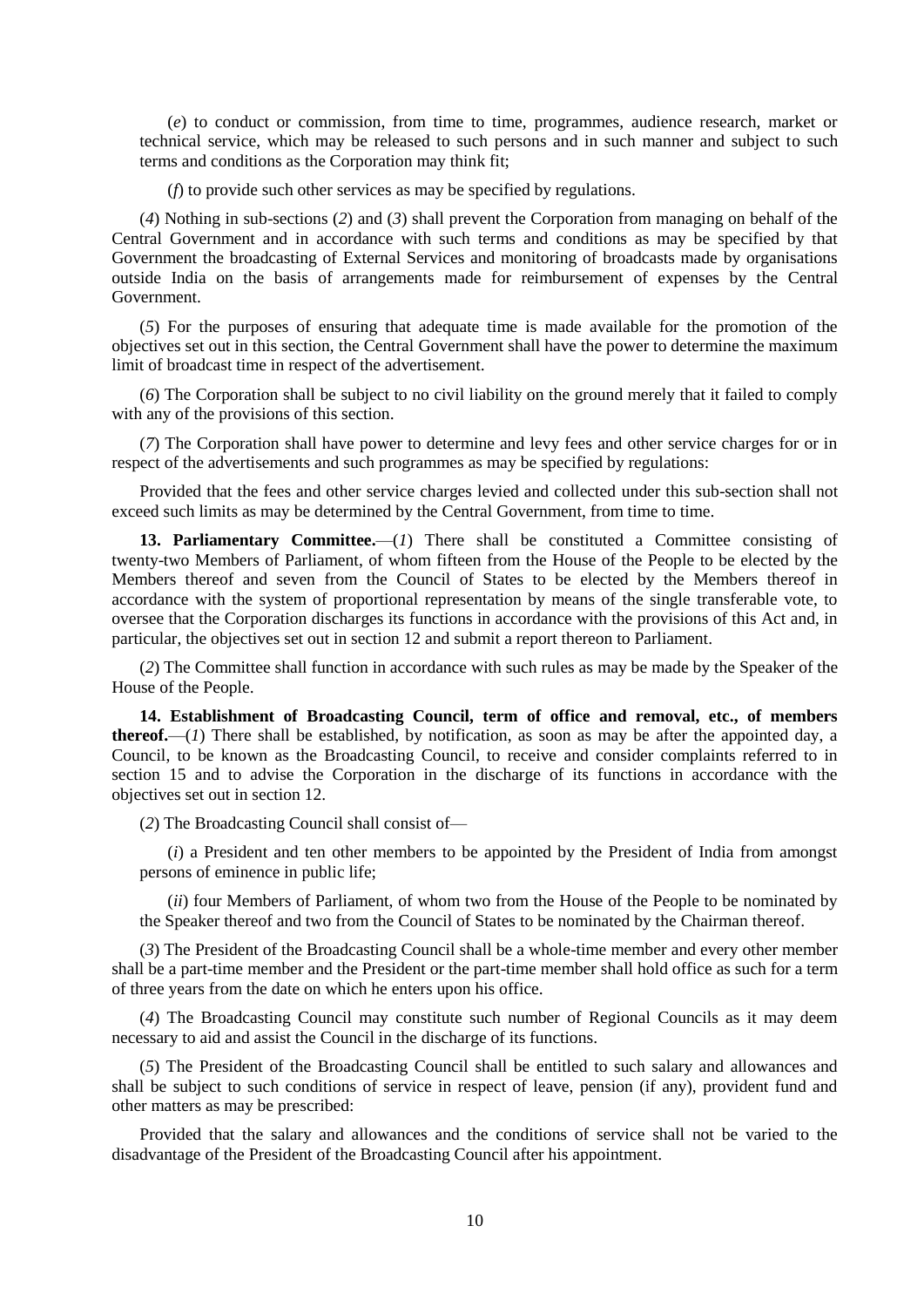(*6*) The other members of the Broadcasting Council and the members of the Regional Councils constituted under sub-section (*4*) shall be entitled to such allowances as may be prescribed.

**15. Jurisdiction of, and the procedure to be followed by, Broadcasting Council.**—(*1*) The Broadcasting Council shall receive and consider complaints from—

(*i*) any person or group of persons alleging that a certain programme or broadcast or the functioning of the Corporation in specific cases or in general is not in accordance with the objectives for which the Corporation is established;

(*ii*) any person (other than an officer or employee of the Corporation) claiming himself to have been treated unjustly or unfairly in any manner (including unwarranted invasion of privacy, misrepresentation, distortion or lack of objectivity) in connection with any programme broadcast by the Corporation.

(*2*) A complaint under sub-section (*1*) shall be made in such manner and within such period as may be specified by regulations.

(*3*) The Broadcasting Council shall follow such procedure as it thinks fit for the disposal of complaints received by it.

(*4*) If the complaint is found to be justified either wholly or in part, the Broadcasting Council shall advise the Executive Member to take appropriate action.

(*5*) If the Executive Member is unable to accept the recommendation of the Broadcasting Council, he shall place such recommendation before the Board for its decision thereon.

(*6*) If the Board is also unable to accept the recommendation of the Broadcasting Council, it shall record its reasons therefor and inform the Broadcasting Council accordingly.

(*7*) Notwithstanding anything contained in sub-sections (*5*) and (*6*), where the Broadcasting Council deems it appropriate, it may, for reasons to be recorded in writing, require the Corporation to broadcast its recommendations with respect to a complaint in such manner as the Council may deem fit.

## CHAPTER III

### ASSETS, FINANCES AND ACCOUNTS

**16. Transfer of certain assets, liabilities, etc., of Central Government to Corporation.**—As from the appointed day,—

(*a*) all property and assets (including the Non-lapsable Fund) which immediately before that day vested in the Central Government for the purpose of Akashvani or Doordarshan or both shall stand transferred to the Corporation on such terms and conditions as may be determined by the Central Government and the book value of all such property and assets shall be treated as the capital provided by the Central Government to the Corporation;

(*b*) all debts, obligations and liabilities incurred, all contracts entered into and all matters and things engaged to be done by, with or for the Central Government immediately before such day for or in connection with the purposes of Akashvani or Doordarshan or both shall be deemed to have been incurred, entered into and engaged to be done by, with or for the Corporation;

(*c*) all sums of money due to the Central Government in relation to the Akashvani or Doordarshan or both immediately before such day shall be deemed to be due to the Corporation;

(*d*) all suits and other legal proceedings instituted or which could have been instituted by or against the Central Government immediately before such day for any matter in relation to the Akashvani or Doordarshan or both may be continued or instituted by or against the Corporation.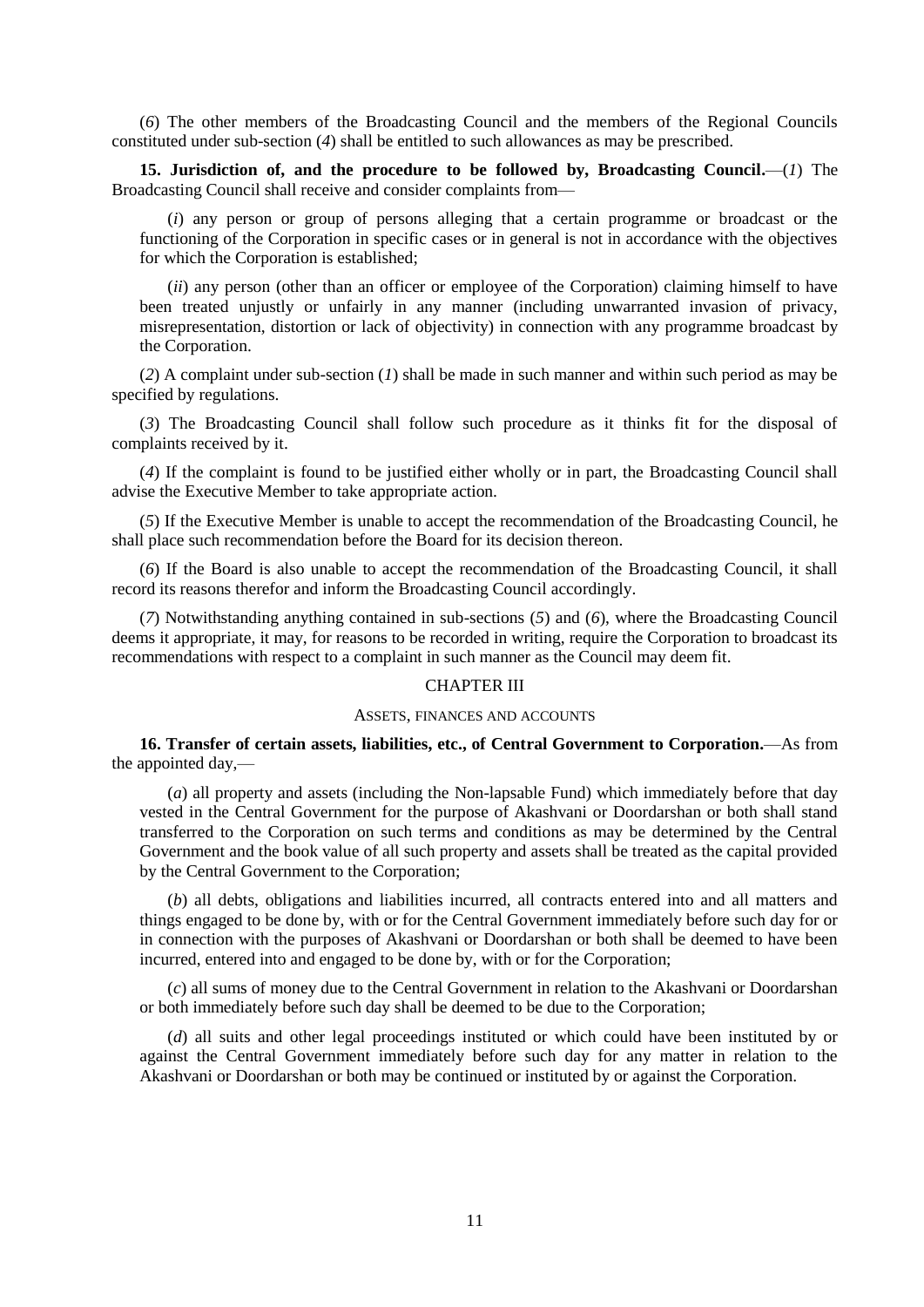**17. Grants, etc., by Central Government.**—For the purposes of enabling the Corporation to discharge its functions efficiently under this Act, the Central Government may, after due appropriation made by Parliament by law in this behalf, pay to the Corporation in each financial year,—

(*i*) the proceeds of the broadcast receiver licence fees, if any, as reduced by the collection charges; and

(*ii*) such other sums of money as that Government considers necessary,

by way of equity, grant-in-aid or loan.

**18. Fund of Corporation.**—(*1*) The Corporation shall have its own Fund and all the receipts of the Corporation (including the amounts which stand transferred to the Corporation under section 16) shall be credited to the Fund and all payments by the Corporation shall be made therefrom.

(*2*) All moneys belonging to the Fund shall be deposited in one or more nationalised banks in such manner as the Corporation may decide.

(*3*) The Corporation may spend such sums as it thinks fit for performing its functions under this Act and such sums shall be treated as expenditure payable out of the Fund of the Corporation.

*Explanation*.—For the purposes of this section, "nationalised bank" means a corresponding new bank specified in the First Schedule to the Banking Companies (Acquisition and Transfer of Undertakings) Act, 1970 (5 of 1970) or a corresponding new bank specified in the First Schedule to the Banking Companies (Acquisition and Transfer of Undertakings) Act, 1980 (40 of 1980).

**19. Investment of moneys.**—The Corporation may invest its moneys in the securities of the Central Government or any State Government or in such other manner as may be prescribed.

**20. Annual Financial Statement of the Corporation.**—(*1*) The Corporation shall prepare, in each financial year, an Annual Financial Statement for the next financial year showing separately—

(*a*) the expenditure which is proposed to be met from the internal resources of the Corporation; and

(*b*) the sums required from the Central Government to meet other expenses, and distinguishing—

(*i*) revenue expenditure from other expenditure; and

(*ii*) non-plan expenditure from plan expenditure.

(*2*) The Annual Financial Statement shall be prepared in such form and forwarded at such time to the Central Government for its approval as may be agreed to by that Government and the Corporation.

**21. Accounts and audit of Corporation.—(1)** The Corporation shall maintain proper accounts and other relevant records and prepare an annual statement of accounts in such form and in such manner as may be prescribed.

(*2*) The accounts of the Corporation shall be audited by the Comptroller and Auditor-General of India at such intervals as may be specified by him and any expenditure incurred in connection with such audit shall be payable by the Corporation to the Comptroller and Auditor-General.

(*3*) The Comptroller and Auditor-General and any person appointed by him in connection with the audit of the accounts of the Corporation shall have the same rights and privileges and authority in connection with such audit as the Comptroller and Auditor-General has in connection with the audit of Government accounts and, in particular, shall have the right to demand the production of books, accounts, connected vouchers and other documents and papers and to inspect any of the offices of the Corporation.

(*4*) The accounts of the Corporation as certified by the Comptroller and Auditor-General of India or any other person appointed by him in this behalf together with the audit report thereon shall be forwarded annually to the Central Government and that Government shall cause the same to be laid before each House of Parliament.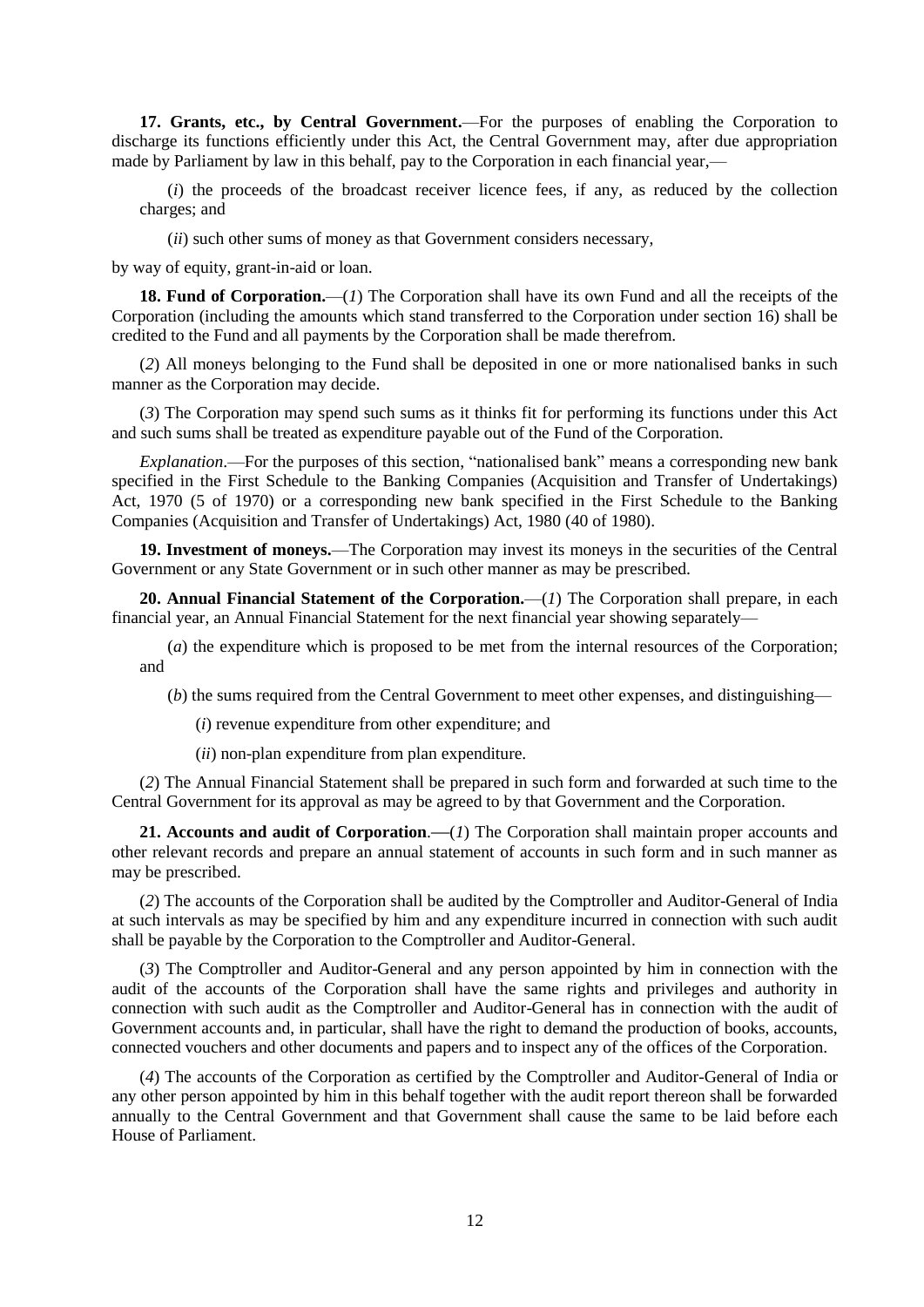**22.** [*Corporation not liable to be taxed*.] *Omitted by Act* 20 of 2002, *s.* 163 (w.e.f.1-4-2003).

### CHAPTER IV

#### **MISCELLANEOUS**

**23. Power of Central Government to give directions**.**—**(*1*) The Central Government may, from time to time as and when occasion arises, issue to the Corporation such directions as it may think necessary in the interests of the sovereignty, unity and integrity of India or the security of the State or preservation of public order requiring it not to make a broadcast on a matter specified in the direction or to make a broadcast on any matter of public importance specified in the direction.

(*2*) Where the Corporation makes a broadcast in pursuance of the direction issued under sub-section (*1*), the fact that such broadcast has been made in pursuance of such direction may also be announced along with such broadcast, if the Corporation so desires.

(*3*) A copy of every direction issued under sub-section (*1*) shall be laid before each House of Parliament.

**24. Power of Central Government to obtain information**.**—**The Central Government may require the Corporation to furnish such information as that Government may consider necessary.

**25. Report to Parliament in certain matters and recommendations as to action against the Board**.**—**(*1*) Where the Board persistently makes default in complying with any directions issued under section 23 or fails to supply the information required under section 24, the Central Government may prepare a report thereof and lay it before each House of Parliament for any recommendation thereof as to any action (including supersession of the Board) which may be taken against the Board.

(*2*) On the recommendation of the Parliament, the President may by notification supersede the Board for such period not exceeding six months as may be specified in the notification:

Provided that before issuing the notification under this sub-section, the President shall give a reasonable opportunity to the Board to show cause as to why it should not be superseded and shall consider the explanations and objections, if any, of the Board.

(*3*) Upon the publication of the notification under sub-section (*2*),**—**

(*a*) all the Members shall, as from the date of supersession, vacate their offices as such;

(*b*) all the powers, functions and duties which may, by or under the provisions of this Act be exercised or discharged by or on behalf of the Board, shall, until the Board is reconstituted under this Act, be exercised and discharged by such person or persons as the President may direct.

(*4*) On the expiration of the period of supersession specified in the notification issued under sub-section (2), the President may reconstitute the Board by fresh appointments, and in such a case any person who had vacated his office under clause (*a*) of sub-section (*3*) shall not be disqualified for appointment:

Provided that the President may, at any time before the expiration of the period of supersession, take action under this sub-section.

(*5*) The Central Government shall cause the notification issued under sub-section (*2*) and a full report of the action taken under this section to be laid before each House of Parliament.

**26. Office of member not to disqualify a Member of Parliament**.**—**It is hereby declared that the office of the member of the Broadcasting Council or of the Committee constituted under section 13 shall not disqualify its holder for being chosen as, or for being, a Member of either House of Parliament.

**27. Chairman, Members, etc., to be public servants**.**—**The Chairman and every other Member, every officer or other employee of the Corporation and every member of a Committee thereof, the President and every member of the Broadcasting Council or every member of a Regional Council or a Recruitment Board shall be deemed to be a public servant within the meaning of section 21 of the Indian Penal Code (45 of 1860).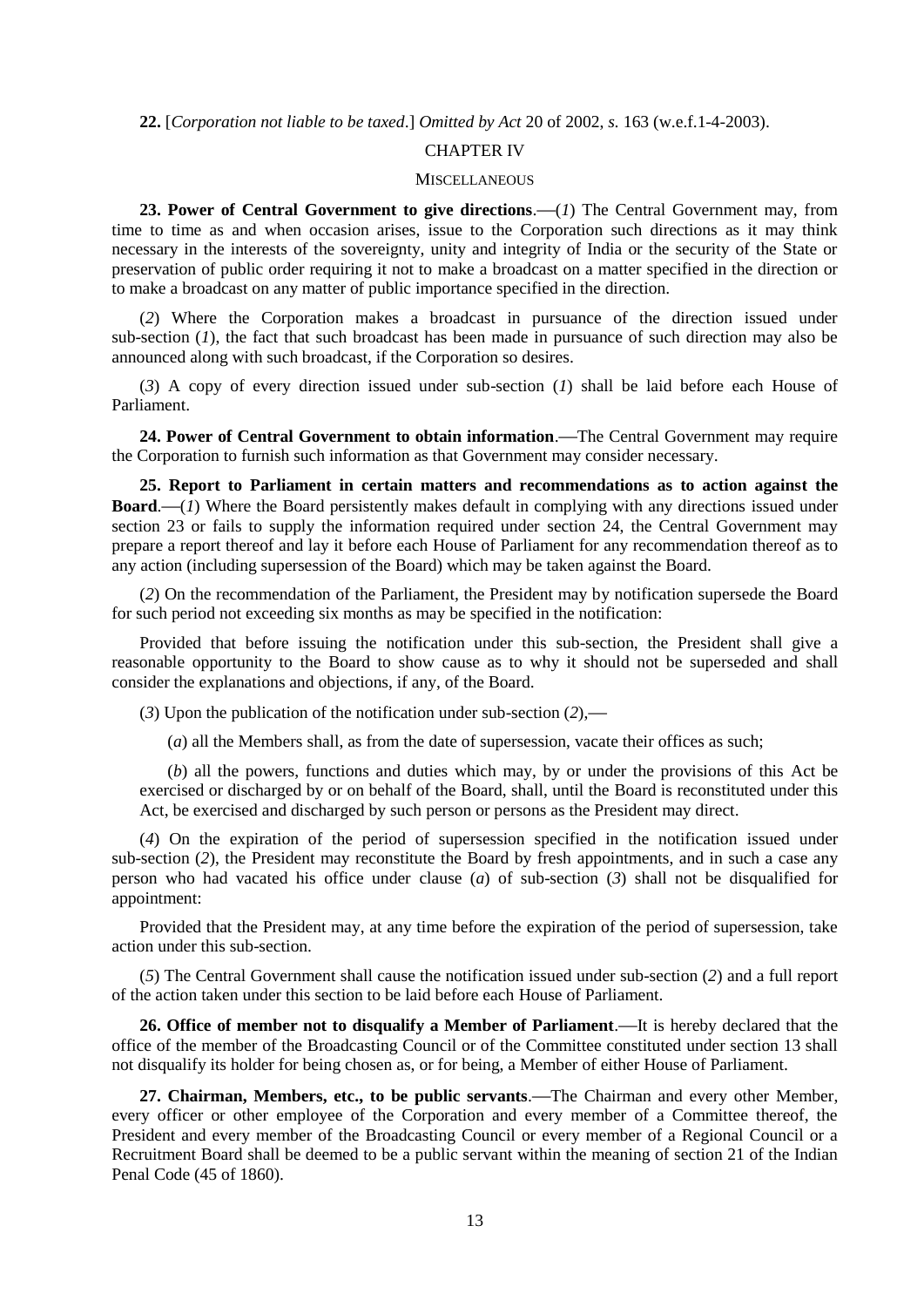**28. Protection of action taken in good faith**.**—**No suit or other legal proceeding shall lie against the Corporation, the Chairman or any Member or officer or other employee thereof or the President or a member of the Broadcasting Council or a member of a Regional Council or a Recruitment Board for anything which is in good faith done or intended to be done in pursuance of this Act or of any rules on regulations made thereunder.

**29. Authentication of orders and other instruments of Corporation**.**—**All orders and decisions of the Corporation shall be authenticated by the signature of the Chairman or any other Member authorised by the Corporation in this behalf and all other instruments executed by the Corporation shall be authenticated by the signature of the Executive Member or by any officer of the Corporation authorised by him in this behalf.

**30. Delegation of powers**.**—**The Corporation may, by general or special order, delegate to the Chairman or any other Member or to any officer of the Corporation, subject to such conditions and limitations, if any, as may be specified therein, such of its powers and duties under this Act as it may deem fit.

**31. Annual report.**—(*1*) The Corporation shall prepare once in every calendar year, in such form and within such time as may be prescribed, an annual report giving a full account of its activities (including the recommendations and suggestions made by the Broadcasting Council and the action taken thereon) during the previous year and copies thereof shall be forwarded to the Central Government and that Government shall cause the same to be laid before each House of Parliament.

(*2*) The Broadcasting Council shall prepare once in every calendar year, in such form and within such time as may be prescribed, an annual report giving a full account of its activities during the previous year and copies thereof shall be forwarded to the Central Government and that Government shall cause the same to be laid before each House of Parliament.

**32. Power to make rules**.**—**(*1*) The Central Government may, by notification, make rules for carrying out the provisions of this Act.

(*2*) In particular, and without prejudice to the generality of the foregoing power, such rules may provide for all or any of the following matters, namely:**—**

(*a*) the salaries and allowances and conditions of service in respect of leave, pension (if any), provident fund and other matters in relation to the Whole-time Members under sub-section (*7*) of section 6;

(*b*) the allowances payable to the Chairman and Part-time Members under sub-section (*8*) of section 6;

(*c*) the control, restrictions and conditions subject to which the Corporation may appoint officers and other employees under sub-section (*1*) of section 9;

(*d*) the manner in which and the conditions and restrictions subject to which a Recruitment Board may be established under sub-section (*1*) of section 10;

(*e*) the qualifications and other conditions of service of the members of a Recruitment Board and their period of office under sub-section (*2*) of section 10;

 $\Gamma$ [(*f*) the terms and conditions of service in the Corporation of officers and employees under sub-section (*2*) of section 11A;

(*ff*) the manner and the terms and conditions subject to which matters relating to the posts borne on the strength of the cadres of the Indian Information Service, the Central Secretariat Service or any other cadre outside Akashvani or Doordarshan shall be determined under sub-section (*2*) of section 11B:1

**.** 

<sup>1.</sup> Subs. by Act 6 of 2012, s. 3, for clause (*f*) (w.e.f. 8-3-2012).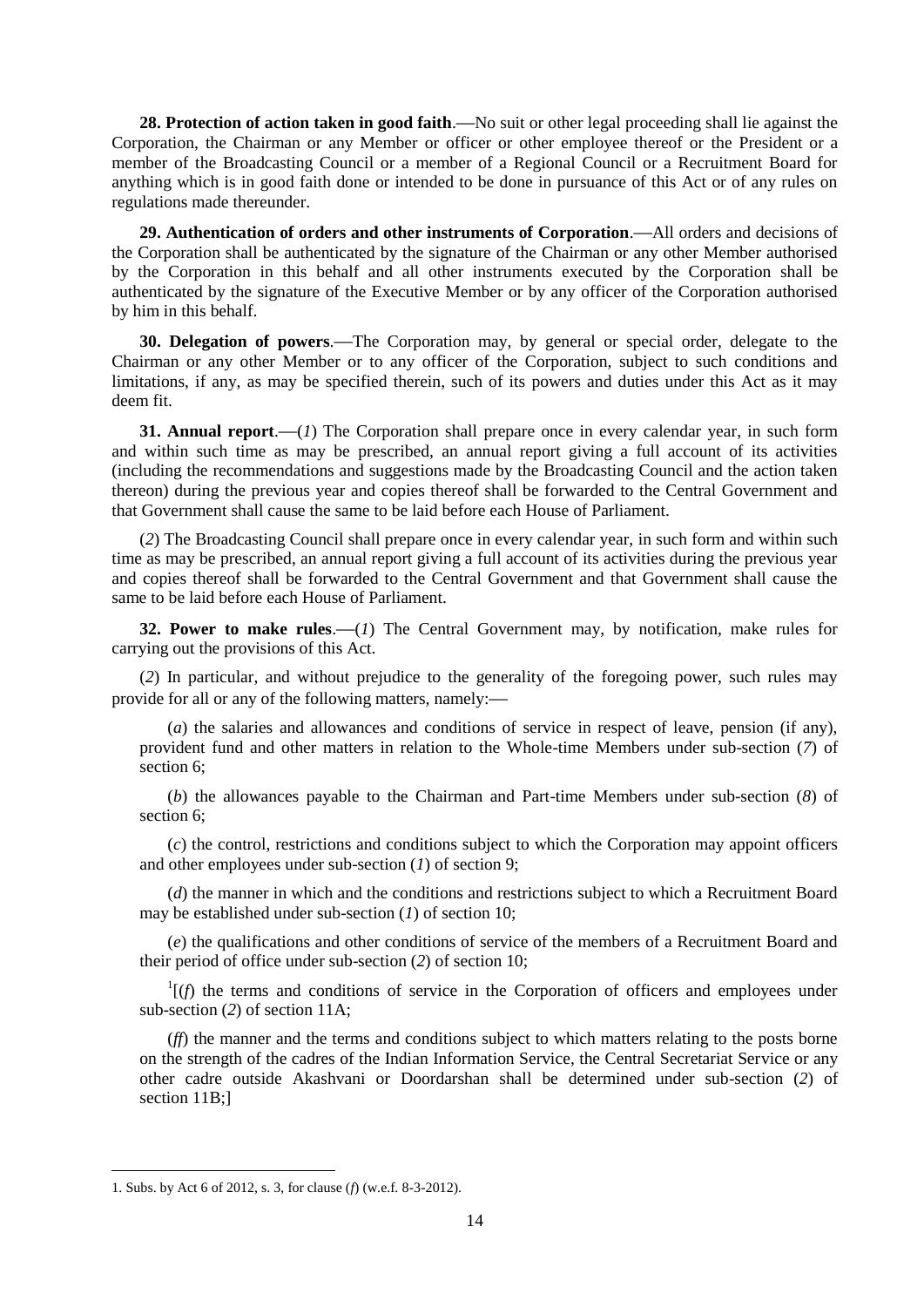(*g*) the salary and allowances and conditions of service in respect of leave, pension (if any), provident fund and other matters in relation to the President of the Broadcasting Council under sub-section (*5*) of section 14;

(*h*) the allowances payable to other members of the Broadcasting Council and the members of the Regional Councils, under sub-section (*6*) of section 14;

(*i*) the manner in which the Corporation may invest its moneys under section 19;

(*j*) the form and the manner in which the annual statement of accounts shall be prepared under sub-section (*1*) of section 21;

(*k*) the form in which, and the time within which the Corporation and the Broadcasting Council shall prepare their annual report under section 31;

(*l*) any other matter which is required to be, or may be, prescribed.

**33. Power to make regulations**.**—**(*1*) The Corporation may, by notification, make regulations not inconsistent with this Act and the rules made thereunder for enabling it to perform its functions under this Act.

(*2*) Without prejudice to the generality of the foregoing power such regulations may provide for all or any of the following matters, namely:**—**

(*a*) the manner in which and the purposes for which the Corporation may associate with itself any person under sub-section (*7*) of section 3;

(*b*) the times and places at which meetings of the Board shall be held and, the procedure to be followed thereat, and the quorum necessary for the transaction of the business at a meeting of the Board under sub-section (*1*) of section 8;

(*c*) the methods of recruitment and conditions of service of officers and other employees of the Corporation under sub-section (*2*) of section 9;

 $\frac{1}{d}$  (*d*) the conditions of service of officers and employees under sub-section (5) of section 11;]  $2*$  $*$  \*  $*$  \*  $*$  \*  $*$ 

(*f*) the services which may be provided by the Corporation under clause (*f*) of sub-section (*3*) of section 12;

(*g*) the determination and levy of fees and other service charges in respect of advertisements and other programmes under sub-section (*7*) of section 12;

(*h*) the manner in which and the period within which complaints may be made under sub-section (*2*) of section 15;

(*i*) any other matter in respect of which provision is, in the opinion of the Corporation, necessary for the performance of its functions under this Act:

Provided that the regulations under clause (*c*) or clause (*d*) shall be made only with the prior approval of the Central Government.

**34. Rules and regulations to be laid before Parliament**.**—**Every rule and every regulation made under this Act shall be laid, as soon as may be after it is made, before each House of Parliament, while it is in session for a total period of thirty days which may be comprised in one session or in two or more successive sessions, and if, before the expiry of the session immediately following the session or the successive sessions aforesaid, both Houses agree in making any modification in the rule or regulation, or both Houses agree that the rule or regulation should not be made, the rule or regulation shall thereafter have effect only in such modified form or be of no effect, as the case may be; so, however, that any such

1

<sup>1.</sup> Subs. by Act 6 of 2012, s. 4, for clause (*d*) (w.e.f. 8-3-2012).

<sup>2.</sup> Clause (*e*) omitted by s. 4, *ibid*. (w.e.f. 8-3-2012).